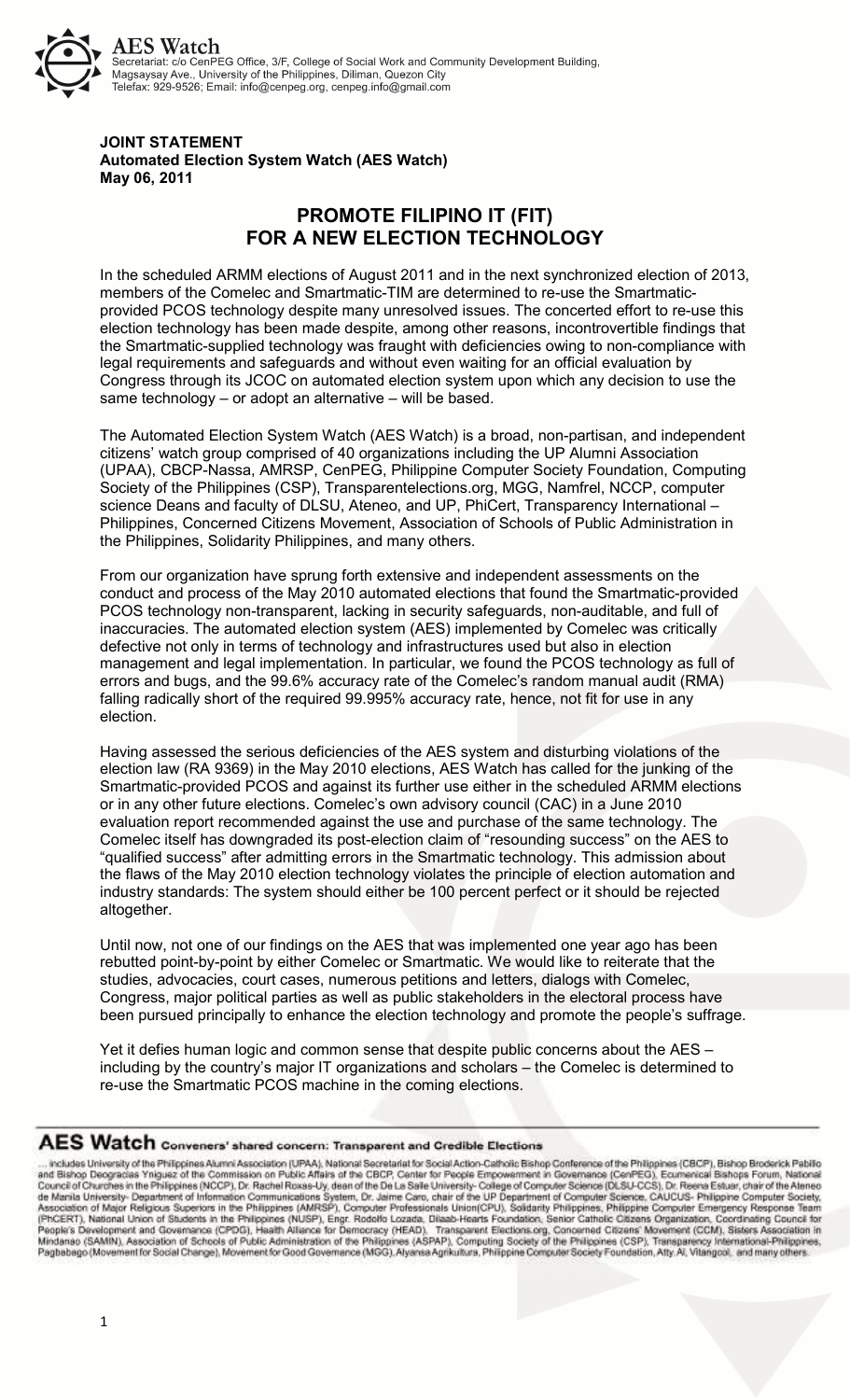

The conclusion that the Smartmatic PCOS used in last year's automated elections is fraught with defects and should not be used again in any future elections, is based on a sound, objective and grounded scientific study of the system and not on popularity surveys, marketing and PR works, or cut-and-paste evaluations by armchair social scientists.

Our position is clear: Unless the numerous issues with respect to the conduct and process of the May 2010 automated election are resolved and until the Comelec discloses vital election documents in compliance with Supreme Court rulings and as a matter of constitutional right to public information, any decision to re-use the same PCOS technology is dangerous and is inimical to voter's rights.

We are pleased that a fellow electoral reform advocate - a no-nonsense IT expert - has joined the ranks of the lawyer-dominated Comelec. However, the all-sided transformation of the poll body warrants not only the presence of reform-minded commissioners but the voice of other stakeholders and institutions as well. Meantime, we ask the election agency to:

- 1. Review its policy of outsourcing election technology to foreign companies like Smartmatic that will again provide the PCOS technology for the scheduled ARMM elections and consider reverting to the manual system at least for this coming regional election;
- 2. Once and for all disclose vital election documents that we have asked since 2010 through letters and court cases so as to complete the rigorous process of election evaluation, as required by law in aid of meaningful legislation;
- 3. Support the call which we are about to launch for the development of a Filipino IT election technology that will make automation compliant with "actual Philippine conditions" as the law requires and make transparency and accountability come into play;
- 4. Engage the participation of the country's various election stakeholders, more particularly the IT community and academe, in the election automation process

We also call on the immediate convening of the Joint Congressional Oversight Committee (JCOC) on the AES to conduct its final evaluation of the May 2010 automated election and, in this regard, consider the citizens' assessments of the poll automation copies of which have been submitted to appropriate committees. The law clearly mandates that the evaluation of the AES 2010 is a pre-condition to the use of the same technology – or the adoption of alternative systems.

Finally, we call on the media to exert similar efforts particularly on the disclosure of key election documents as a matter of public information and for conducting its own investigation of the election technology. Right now, media should assert its own right to access ongoing ballot recounting in relation to numerous election protests that have been filed with the Comelec, the HRET, and other bodies.

Meantime, CenPEG and AES Watch are now ready with several proposals to amend and enhance the election law particularly RA 9369. A national Filipino IT (FIT) conference will also be held in June with the end goal of coming up with new election technologies and strategic models more suitable to Philippine conditions and compliant with the requirements for transparency, security, and auditability. A national search for technology excellence will be announced shortly in this press conference by Prof. Nelson Celis of the PCS Foundation.

The legal impediments to Filipino IT participation in the search for appropriate election technology should be reviewed – or done away with – precisely because these provide an undue advantage to foreign outsourcing at the expense of indigenous Filipino science and technology which our own Constitution precisely upholds. Clearly, our Filipino IT is at par with global standards and definitely there are available technologies that are being used, have been developed – or can be crafted – for election purposes on a nationwide scale.

## AES Watch Conveners' shared concern: Transparent and Credible Elections

TREST WELLET CONVERIENT SINCORER STATE CONCERT: Transparent and Credible Electrons<br>
... Includes University of the Philippines (ACCP), Dr. Rachel Roxes-Uy, deen of the CBCP, Center for People Encourage (Centers of the Phil